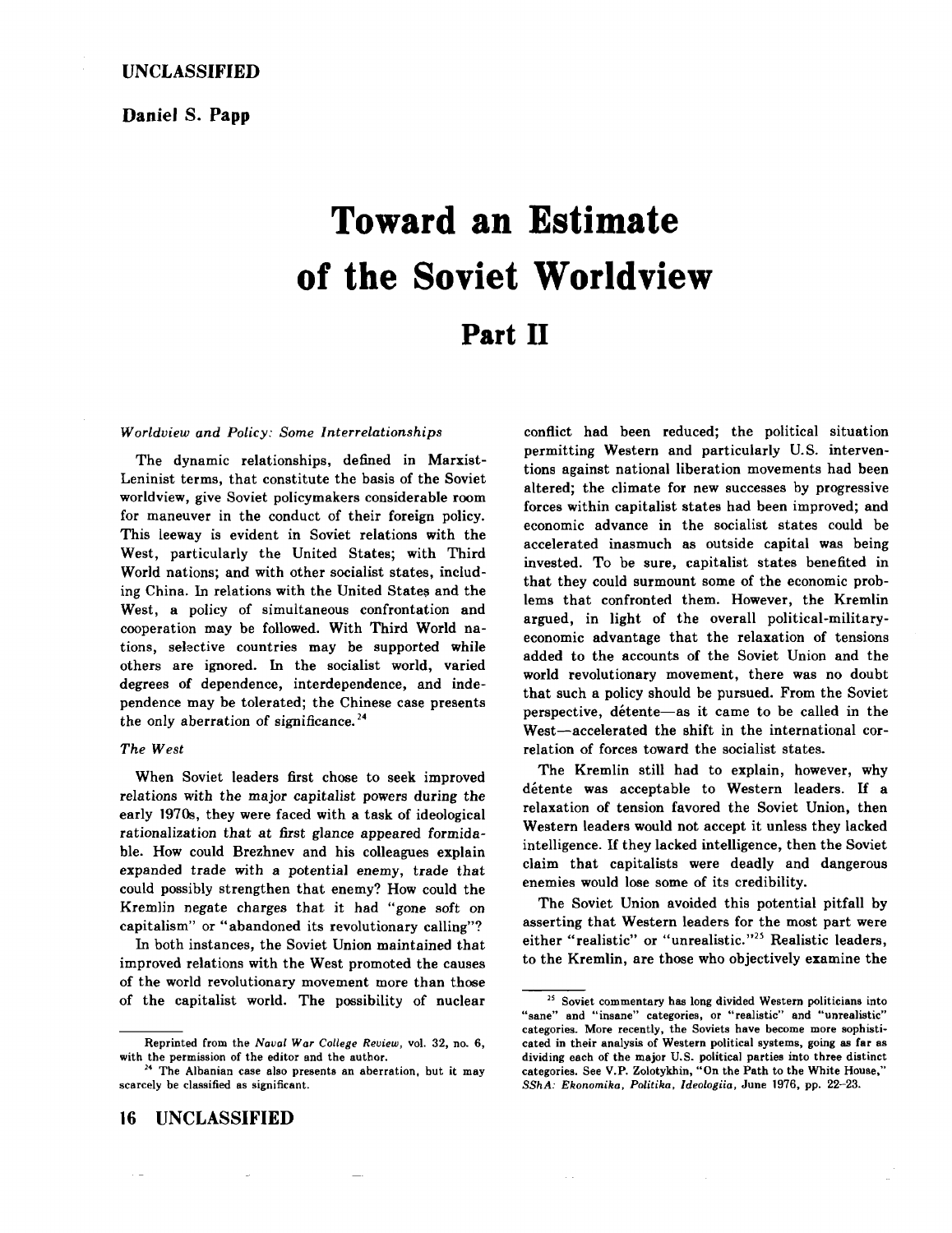international situation and conclude that, because of the changing international correlation of forces, Western nations, including particularly the United States, no longer dominate the international system and therefore must adapt their policies to the new reality. The Kremlin maintains that these realistic Western leaders realize that Soviet military strength poses great dangers to continued Western "adventurism." These leaders therefore oppose adventurism and favor improved relations with the socialist world. Their fundamental class interests remain opposed to socialism, but they realize that capitalist-socialist cooperation is a short-term necessity. Thus, in essence, the Soviets argue that the West has been *forced* to accept détente.

Soviet commentary on the Nixon-Brezhnev summits and the agreements concluded there regularly stressed that the new American attitude toward relations with the Soviet Union was a result of the realism that Nixon had finally adopted because of the growth of Soviet military capabilities. This realism later reduced U.S. adventurism in Vietnam, the Kremlin maintained, and also precluded U.S. intervention in Angola.

This did not mean, however, that realistic forces had attained permanent preeminence in the United States. Unrealistic forces remained strong despite the ascendancy of realistic politicians, and sought to continue traditional "imperial" foreign policy programs relying on military force without taking into account the alleged shift in the correlation of forces. These unrealistic leaders had been discredited by the Vietnamese war, but remained strong. Indeed, according to one Soviet view, opponents of Nixon's realistic policy toward the Soviet Union forced him to resign from the Presidency. The current debate in the United States about the future of Soviet-American relations is proof of the continued vitality of these unrealistic leaders, the Kremlin argues. Even more foreboding, from the Soviet point of view, is the realization that such forces may again control U.S. policy. It is this possibility that in part necessitated the continued buildup of Soviet military forces even during the height of detente, at least as far as Soviet ideologues are concerned. "Aggressive, reactionary circles" may "regroup and prepare an attack," *Kommunist* has warned, and therefore the Soviet Union must continue its "modernization of arms and combat equipment."26 As the Soviet Union has not yet categorized the Carter

administration as realistic or unrealistic, and is well aware of the different outlooks on relations with the U.S. S.R. vying for preeminence within the current Administration, this necessity remains. Grounds for continued cooperation and confrontation with the United States therefore still coexist, depending both on the subject at issue and the prevailing attitude within the Carter administration.

The Kremlin's explanations of its relations with other Western governments have paralleled its rationale for the U.S.S.R.'s policy toward the United States. Improved relations have been actively pursued with a number of states, particularly France and West Germany, as the Kremlin has sought expanded trade and access to Western technology, among other things. In all cases, the rationale for improved relations is that realistic Western leaders have been forced to accept improved relations with the U.S. S. R., and that the socialist world and world revolutionary movement benefit more from the improved relations than do the capitalist states. Again in all cases, the Kremlin warns that reactionary elements remain strong in the Western nations, and continue as threats to the socialist world, improved Soviet capitalist relations, and world peace.

## *The Third World*

More than any other aspect of Soviet foreign policy, the Kremlin's posture toward the Third World defies categorization. Some Western analysts have looked at the diversity of Soviet policy toward the Third World and concluded that the Kremlin indeed pursues "many foreign policies" toward the developing nations. Again, however, these "many foreign policies" may be understood within the confines of the broader Soviet world view.

According to the Kremlin, the attitudes of ruling governments in Third World countries toward the socialist world and the imperialist world reflect the class composition of these governments. Governments that are truly progressive favor close relations with the socialist world; those that are not progressive prefer close ties with imperialism. As the composition of the Third World governments change, Moscow argues, their foreign policies also change. The U.S.S.R. in turn responds to these changes, extending moral and material support as individual cases warrant.

Soviet policy toward the Third World consequently appears dominated by pragmatic considerations. However, to the Kremlin, its worldview provides a readymade explanation for all contingencies vis-a-vis Third World governments. Sudden reversals in Soviet policy toward individual states in the Third World may be

## **UNCLASSIFIED 17**

<sup>16 &</sup>quot;The Leninist Course of the CPSU's Foreign Policy," *Kommunist,* June 1972, p. 79; and A. Grechko, "Militant Cooperation of the Armies of the Socialist States," *Kommunist,* October 1972, pp. 34-50.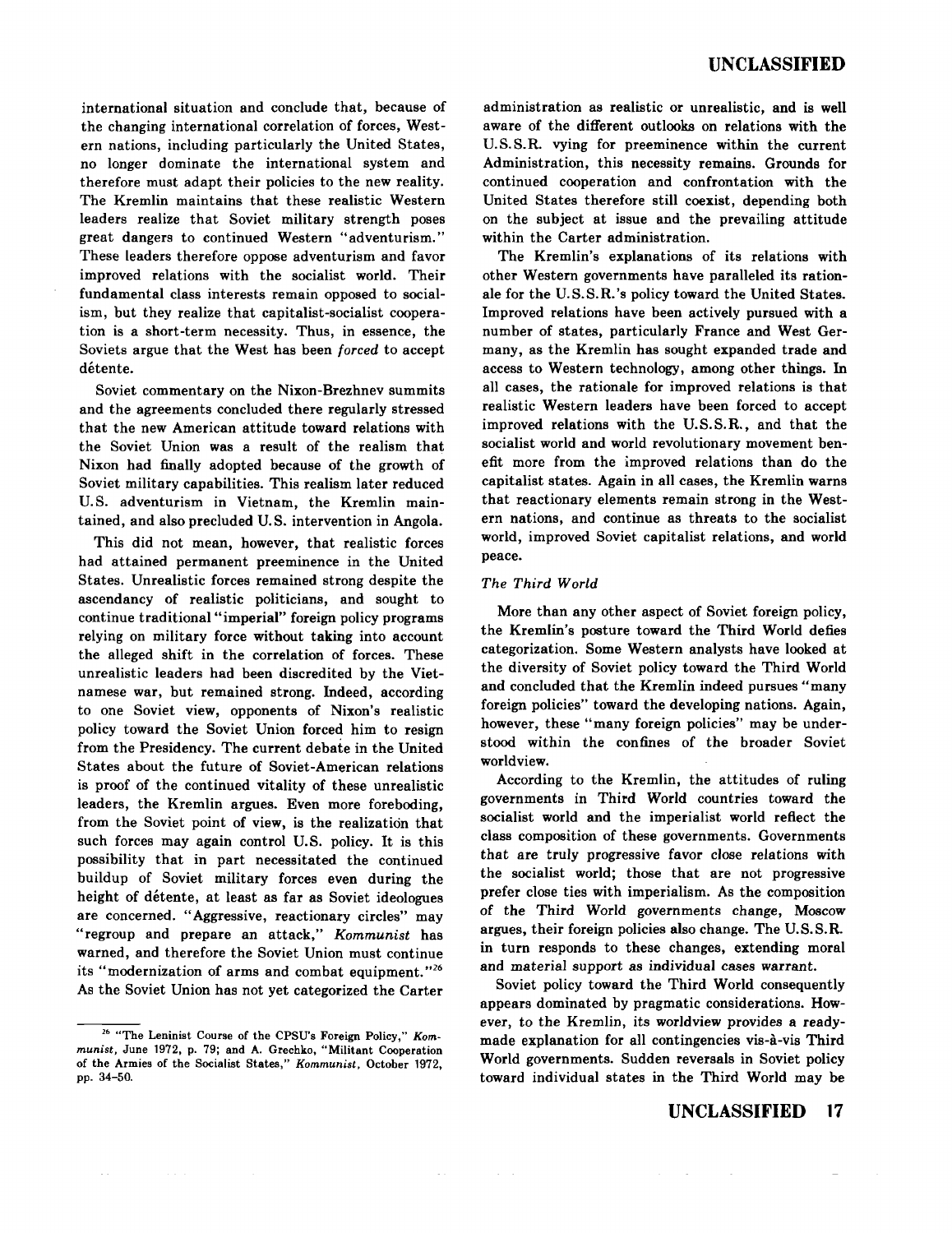# **UNCLASSIFIED**

explained as dependent on changing class compositions of governments within the Third World. The most stunning recent example of such a reversal was the Kremlin's extreme support for Ethiopia in its war against Somalia, an erstwhile Soviet client. Other Soviet foreign policy successes in the Third World-Mozambique, Angola, and Afghanistan-may be explained by positing that progressive forces in these societies have come to the fore. Failures of policy-Egypt, Indonesia, Ghana, and the Sudan-may be dismissed by declaring that regressive forces have temporarily regained power.

In recent years Soviet activities throughout the Third World have expanded considerably. The Kremlin has not confined its interest to any single geographic area or region, maintaining that its "international duty" to support national liberation movements and progressive governments obligates it to undertake a broad scope of action. While its efforts to support such movements and governments have by no means met with universal success, the Kremlin has nevertheless clearly become interested in expanding its influence in areas remote from the U.S.S.R. By appealing to its international duty to oppose imperialism (subsumed within its worldview) the Kremlin believes that its presence in remote areas can be justified.

Increased Soviet activity in Third World areas to a great extent may be attributed to expanded Soviet military and economic capabilities. The 1973 airlift to the Middle East, the 1974-75 airlift to Angola, and the 1977-78 airlift to Ethiopia were indications of the new Soviet capability to influence distant situations. It must be realized, however, that neither the Soviet worldview nor the growth of the Kremlin's capabilities exist in a vacuum. Both exist in a setting that must take into account prevailing local factors. The very flexibility afforded Soviet foreign policy toward the Third World by the Kremlin's worldview elicits considerable mistrust of Soviet motives from numerous countries within the Third World, who view the flexibility primarily as a cover for Soviet "expansion $ism.$ "<sup>27</sup> Similarly, in some nations, the presence of Soviet military and economic missions are viewed as precursors of Soviet socialist imperialism. Perpetual Soviet denials that the socialist commonwealth has any obligation to help rectify the worsening economic plight of the have-not nations accentuate this mistrust. While the Kremlin rationalizes its position by claiming

that the Third World's economic condition is a product of imperialist exploitation and therefore should be rectified by the imperialists, many Third World countries-despite the Kremlin's claims to the contraryreject the U.S.S.R. 's protestations that the Kremlin has their interests at heart.

The Kremlin is aware of this phenomenon, and actively seeks to reduce the credibility of the charges of Soviet imperialism. Soviet support for large-scale Cuban involvement in Africa, involvements that furthered both Soviet and Cuban interests, may perhaps be best viewed in this light. At the same time, the Kremlin attempts to resurrect the specter of Western imperialism as a means both to reduce Western influence in the Third World and to offset the Third World's fears of Soviet imperialism.

It is beyond the scope of this essay to assess the degree of success or failure of this Soviet effort. Nonetheless, Moscow's ability to maintain and improve the credibility of its worldview-and perhaps even more importantly, the credibility of the virtually unlimited policy options that can flow from that worldview-may go far in determining the future course of many Third World nations. Machel, Neto, and Mengistu may serve as valuable and persuasive evidence of the legitimacy of the Soviet worldview and the advantages of Soviet support, but Allende, Sadat, and Siad-Barre are just as eloquent testimonies of shortcomings and dangers.

#### **Other Socialist States**

Soviet relations with other socialist states present a picture almost as varied as Soviet relations with Third World countries. Although socialist-socialist relations allegedly are based on "proletarian internationalism," i.e., the Marxist-Leninist concept of the unity of interests of workers throughout the world, a startling diversity marks those relationships, ranging from Bulgaria's fawning adherence to the Soviet line on almost all international issues, to China's outright hostility to the Soviet Union and its policies.

The Soviet Union rationalizes these diversities by explaining that the process of building socialist cooperation is a "many faceted process" that is complicated by the "distinctions in the level of economies and social development, in the class structure and in national traditions" that lead to "differing understanding ... of internal and external policy" and "dissimilar approaches to the solution of these problems."<sup>28</sup> With this rationale, the Kremlin to its own satisfaction

 $27$  Although it was discussed in veiled terms, this mistrust was quite apparent during the recently concluded Conference of Non-Aligned Nations in Belgrade. It has also been evident at recent sessions of the Organization of African Unity.

<sup>28</sup> I. D. Ovsyany, et al., *A Study of Soviet Foreign Policy*  (Moscow: Progress, 1975), pp. 40-41.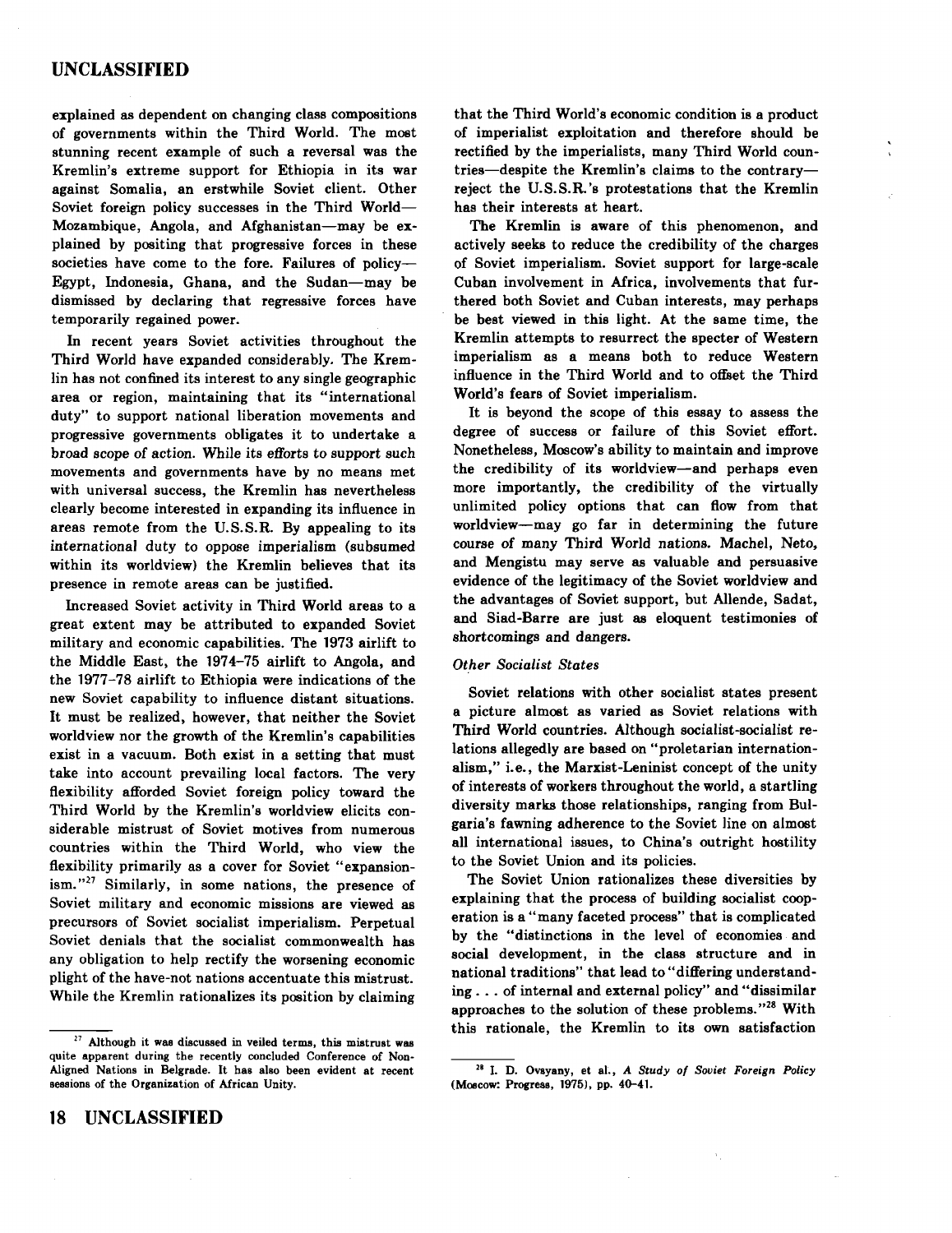justifies the categorization of numerous national economic systems, social approaches, and foreign policies as socialist. The vagaries of Rumanian foreign policy, the liberalism of the Hungarian economic system, the tolerance of Polish Communists for Catholicism, and the nonalignment of the Yugoslavian leadership are all fitted within this rationalization.

However, there are certain limits beyond which socialist states may not go. The Soviet Union argues that it is "essential for each socialist country to be mindful of the common interests of the revolutionary movement."<sup>29</sup> Awareness of this common interest not only maximizes socialist influence within the world revolutionary movement, but also enables the socialist states themselves to cooperate more effectively within intersocialist organizations such as the Council for Mutual Economic Assistance (CMEA).

When socialist states place national interests above the common socialist interest, socialist dogma calls for precipitous action to defend the common interest. For all practical purposes, this is what happened in Czechoslovakia in 1968.

Who determines when national interest has usurped the rightful leading position of common interest? Although socialist literature regularly asserts that the community as a whole arrives at such an estimate and determines what actions should be taken, equally frequent assertions that the Soviet Union's longer experience with building socialism enables it to serve as a model for the socialist community lend weight to the argument that the Soviet Union in fact sets policy for the community. Thus, to many, "socialist cooperation" is little more than a cover for Soviet predominance. The 1975 increase in price of energy resources exported by the Soviet Union to the East European countries, apparently undertaken as a unilateral Soviet initiative and presented to CMEA as a fait accompli, is often pointed to as proof of this position, as is the Kremlin's more recent decision to increase its sale of petroleum to the West at the prevailing world market prices rather than to its East European allies at lower, less financially alluring prices.

However, even though the Kremlin recognizes that "bourgeois nationalism" and "national chauvinism" survive within the socialist world, the Soviet leaders deny that the U.S.S.R.'s policies are influenced by either factor. Both must be struggled against as they undermine socialist cooperation and could lead to counterrevolution, the Kremlin maintains. In view of these dangers, the Soviets assert that "nothing can justify antisocialist divisive activities" or "refusal to

abide by the coordinated foreign policy line of the fraternal parties."<sup>30</sup>

Soviet leaders believe that their worldview provides a framework sufficient both to explain the differences of sociocultural outlook; the disparities of economic development; and the diversities of political approach that exist within the socialist world; and to define the boundaries that these differences, disparities, and diversities may not exceed. Even the challenge to Soviet leadership presented by Eurocommunism may be explained-and limited-within this framework. While the Soviets undoubtedly are not pleased by the independence which the Eurocommunists show, the Soviets have so far seen fit to interpret the phenomenon within their existing worldview.

As difficult as it may be to comprehend, much the same is true of the Soviet attitude toward China. Of all the foreign policy problems and predicaments that confront the Soviet leadership, none is as perplexing as China. At one time recognized as a legitimate socialist state, China has become pariah within the socialist movement, at least according to Moscow. Brezhnev himself underlined the depth of Soviet-Chinese enmity in his address to the 25th CPSU Congress, declaring that "it is far too little to say that Maoist ideology and policy are incompatible with Marxist-Leninist teaching; they are directly hostile to it." Since Mao's death, this enmity has increased. Moscow consequently has had considerable difficulty reconciling its worldview with the reality of the Chinese aberration. The Soviet Union consistently denies that it is engaged in a "class struggle" with China, but at the same time observes that the Chinese revolution has retrogressed considerably, even opening the possibility that "a fascist or near-fascist dictatorship" may eventuate.<sup>31</sup> To the Soviets, China is in fact still socialist even though chauvinistic, anti-Soviet, probourgeois elements have come to the fore in China. The Kremlin, in turn, argues that it is struggling on behalf of the true Chinese Communists. In light of the antipathy of Sino-Soviet relations, this is an exceedingly weak-and unconvincing-explanation.

It is doubtful that any events in recent times distressed the Soviet leaders as much as President Nixon's 1972 trip to China and President Carter's 1978 recognition of China. Following the announcement of Nixon's visit, Western officials in Moscow described the Russian leaders as "stunned." One can

Ovsyany, p. 47.

<sup>&</sup>lt;sup>31</sup> See, for example, "The Maoist Regime of the New Stage," *Kommunist,* August 1975; and "Some Topical Questions in Marxist Sinology," *Far Eastern Affairs (Moscow),* January 1976, p. 11.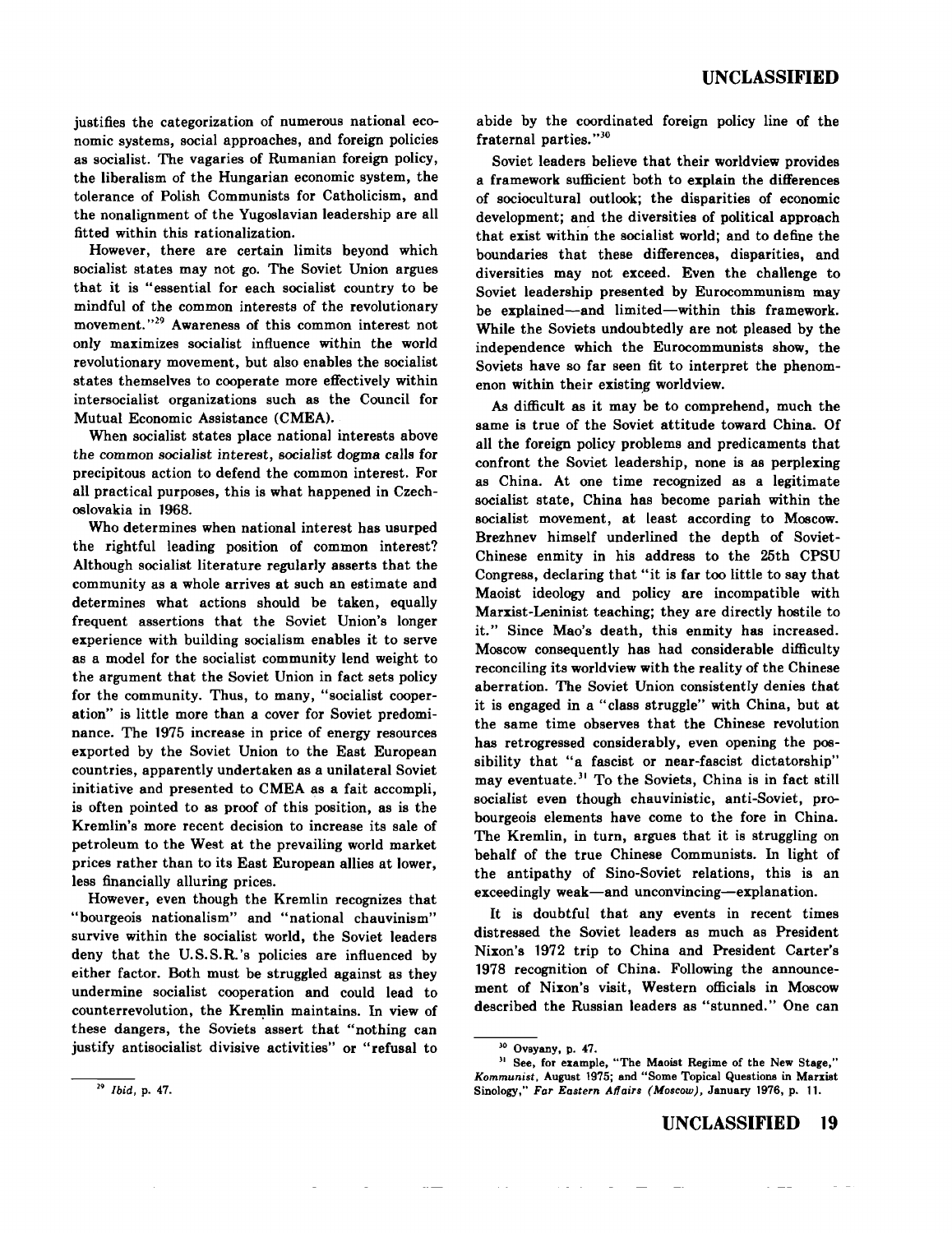well imagine the fears of Sino-American encirclement and a potential two-front war that the Soviet leaders conjured up.

Even before the United States recognized China, the similarity of Chinese and U.S. policies toward a number of issues gave rise to Soviet concerns that the two nations "form[ed] a virtual bloc." $32$  With the American recognition of China, these concerns took on new poignancy. With rumors circulating that various European nations are contemplating arms sales to China, the Soviet leaders must believe that their earlier decisions to continue the U.S.S.R.'s military buildup were wise indeed.

#### *Conclusion*

The fundamental issue of foreign affairs as seen from the Kremlin remains the contradiction between the socialist and capitalist system. This, in turn, presents myriad challenges, opportunities, and threats to the U.S.S.R. The major challenges include reestablishing Soviet credibility as the leader of the world Communist movement without giving rise to renewed claims of hegemonical intent; supporting its allies and/ or sympathizers throughout the world without eliciting a direct military confrontation with either the United States or China; and maintaining economic growth in light of slowed population growth, decreased per capita productivity, and increased resource costs.

How well the Kremlin copes with these challenges may determine the degree of success the Kremlin has in its efforts to take advantage of its opportunities. These opportunities, again as seen from Moscow, center on the possibility for expanded political-military influence that has been brought about by a number of factors, including apparent U.S. retrenchment following Vietnam; the worldwide economic stagnation of capitalist countries; the political disarray of several key European and Third World countries; and a military balance that for the first time is not heavily weighted against the Soviet Union.

Looming over both the challenges and the opportunities are several distinct threats, including Soviet economic stagnation; American and Chinese military action against the U.S.S.R., either individually or in alliance; and, perhaps most disturbing of all, the appeal of certain aspects of Western politics, economics, and culture to the Soviet population.

Thus, to the men in the Kremlin, the international scene is not as bright as Soviet ideologues or Western alarmists would have us believe. The global picture is,

 $\bar{z}$ 

 $\sim$ 

if anything, as mottled from Moscow's perspective as from Washington's.

Neither can it be argued that the Kremlin's Marxist-Leninist worldview motivates Soviet policy or serves merely as a cover for more pragmatic interests. There is simply insufficient evidence to reach such definitive conclusions. While a reasonable conclusion may be that the Soviet worldview varies from leader to leader and that its effect on Soviet policy is similarly diverse, the paucity of objective information available to Western analysts about Soviet foreign policy formulation renders even this conclusion highly subjective.

Rather, the conclusion that can be reached is that the current Soviet worldview presents Moscow with sufficient freedom to interpret ongoing developments so that, in its policies toward the West, the Third World, and other socialist states, the Soviet Union may proceed almost unconstrained by its worldview, *and still be consistent with it.* 

This observation requires close analysis. In most cases, the Soviet worldview provides rationale for a range of policy options. These options extend from direct large-scale involvement as took place in Ethiopia during the Ethiopian-Somali war to almost total noninvolvement as occurred in Chile during the months before Allende's overthrow. Both policies were consistent with the demands imposed by the Marxist-Leninist worldview. Indeed, almost any policy would have been.

This does not imply, however, that Soviet foreign policy proceeds unconstrained by worldview.

Before the Soviet Union can act in foreign affairsand regardless of the motivation behind the desire to act-it must first develop a justification for its action within the context of its worldview. Soviet activities in Angola and Ethiopia amply support this observation. At the very least, a time constraint may develop that delays the implementation of Soviet policy, a delay that may render the policy ineffective or irrelevant.

It is also significant that Moscow's theoretical global construct provides the rationale for abrupt changes and even about-faces of policy, all without necessarily creating policy contradiction. The U.S. S.R. may implement different policies at different times toward the same country, or different policies at the same time toward different countries, and still contend that it has not violated its Marxist-Leninist precepts. To those who comprehend the dynamic nature of the dialectic as the Kremlin applies it to foreign policy, this is a legitimate claim.

For American policymakers, the importance of this realization is twofold. First, even though no light has been shed on the question of motivation behind Soviet foreign policy, it should be clear that Soviet policy-

*<sup>32</sup>*L. Dadiani, "Peking's Middle East Policy," *International Affairs (Moscow),* May 1978, p. 49. See also *Pravda,* 13 June 1978.